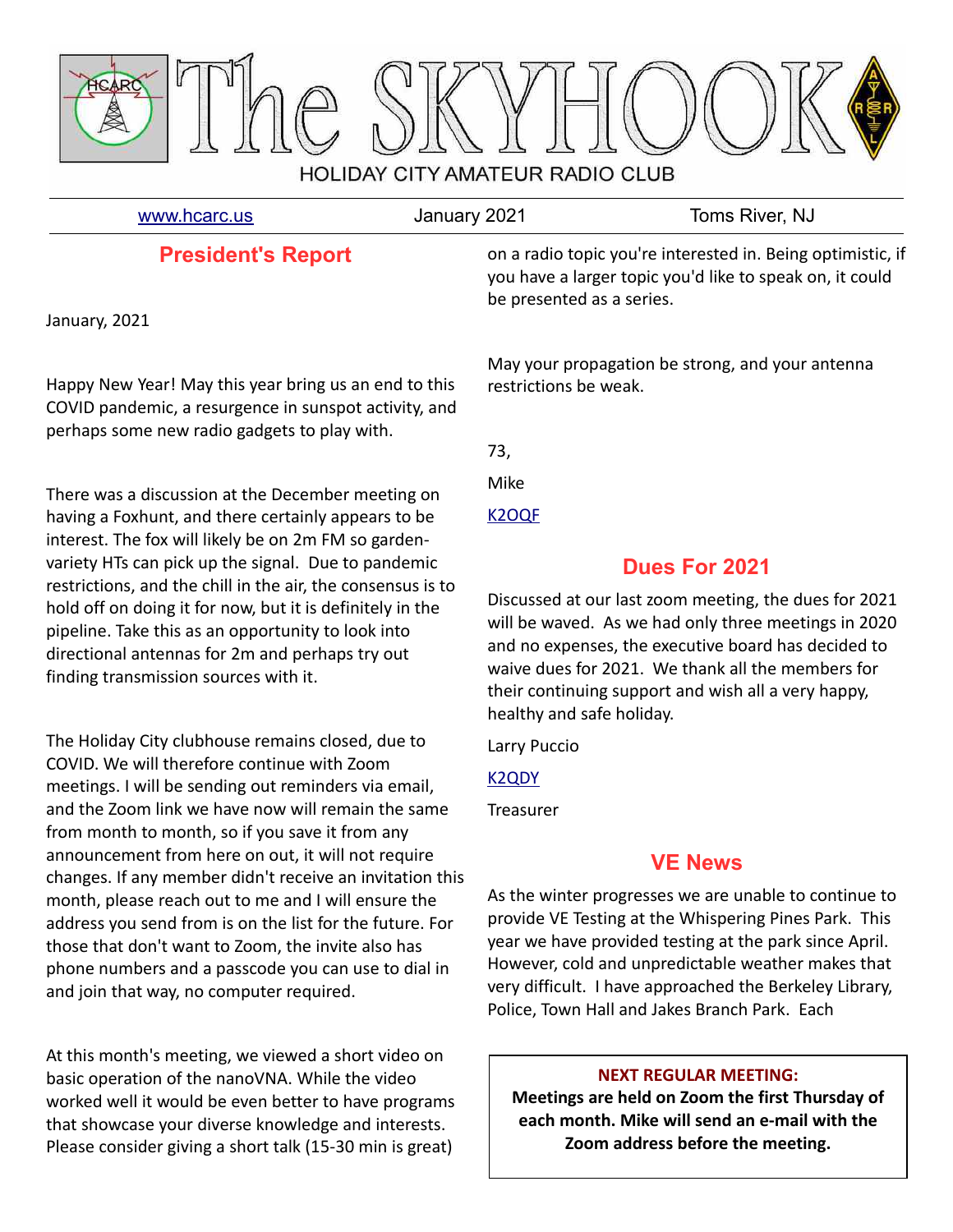indicated that due to the virus they are not opening their conference rooms to any organization. I am hopeful that with the availability of the vaccine we may be able to get back into the Holiday City South club house early spring 2021. If anyone knows of a location that would let us use a conference room for one to two hours a month for the testing please let me know.

Thank you

Larry

[K2QDY](mailto:lpuccio071@gmail.com)

VE Liaison

## **Antenna Tuner For Sale**



I would like to sell an MFJ Antenna Tuner Model 949E.

Power rating is 300W.

Tunes 160 to 10 meters.

Has built-in SWR / forward and reverse power meter.

Also has a dummy load.

Manual included.

Asking \$75.00.

Thanks,

Doug Poray [KC2TZC](mailto:dporay@optimum.net)

dporay@optimum.net

732-928-2316

*(A pdf copy of ten-page manual is also available free at MFJ's website.)*

# **My Interest In Ham Radio**

By Carl Lefevre, [WA2IQE](mailto:carllev@comcast.net)

 My interest in ham radio really began in 1963. I was 16 years old, a Junior at Charles Steinmetz High School in Chicago, Illinois. A classmate in my Science class was a licensed ham operator. I don't remember his call sign. He invited me to his house to see his "shack." He had a Hammerlund Receiver and a Viking transmitter. His antenna was a three-element beam up 30 feet.

 My friend was interested in a group of "skeds" or prearranged radio contacts with U.S. Navy ships at sea for the purpose of relaying phone calls from sailors on the ships to their homes in Chicago. Most of the skeds took place between 1am and 3am, Chicago time. I was fascinated at the possibility of doing this. I sat in several nights with my friend as he ran through his schedule. This experience really made ham radio real. It was such a comfort to both the families in Chicago and the sailors at sea to hear each other.

 I decided to study for the Novice Class ham radio license. In 1963 there were no study guides that I was aware of. I went to the Federal Communications Commission in the federal building downtown and picked up a license application. It was an intimidating experience for a 16 year old to go into a federal building. It was so large and had many floors of offices. I thought of the might of the federal government.

 When I was ready to take the license exam I had to make an appointment at the FCC office. I remember being very intimidated when I met the examiner. He was wearing a suit and tie and had great authority and demeanor. He met me in the outer office. We went into a large conference room.

 On the table at one end were some telegraph keys and earphones. We sat across from each other. At first the examiner sent a Morse Code message to me at five words per minute. I was nervous but thought I had copied the code he sent me OK. Then it was my turn. I sent a message to the examiner. It seemed like I was sending code forever, although it was probably a couple of minutes. The Examiner told me the exam was over and I would be notified of my results by mail in a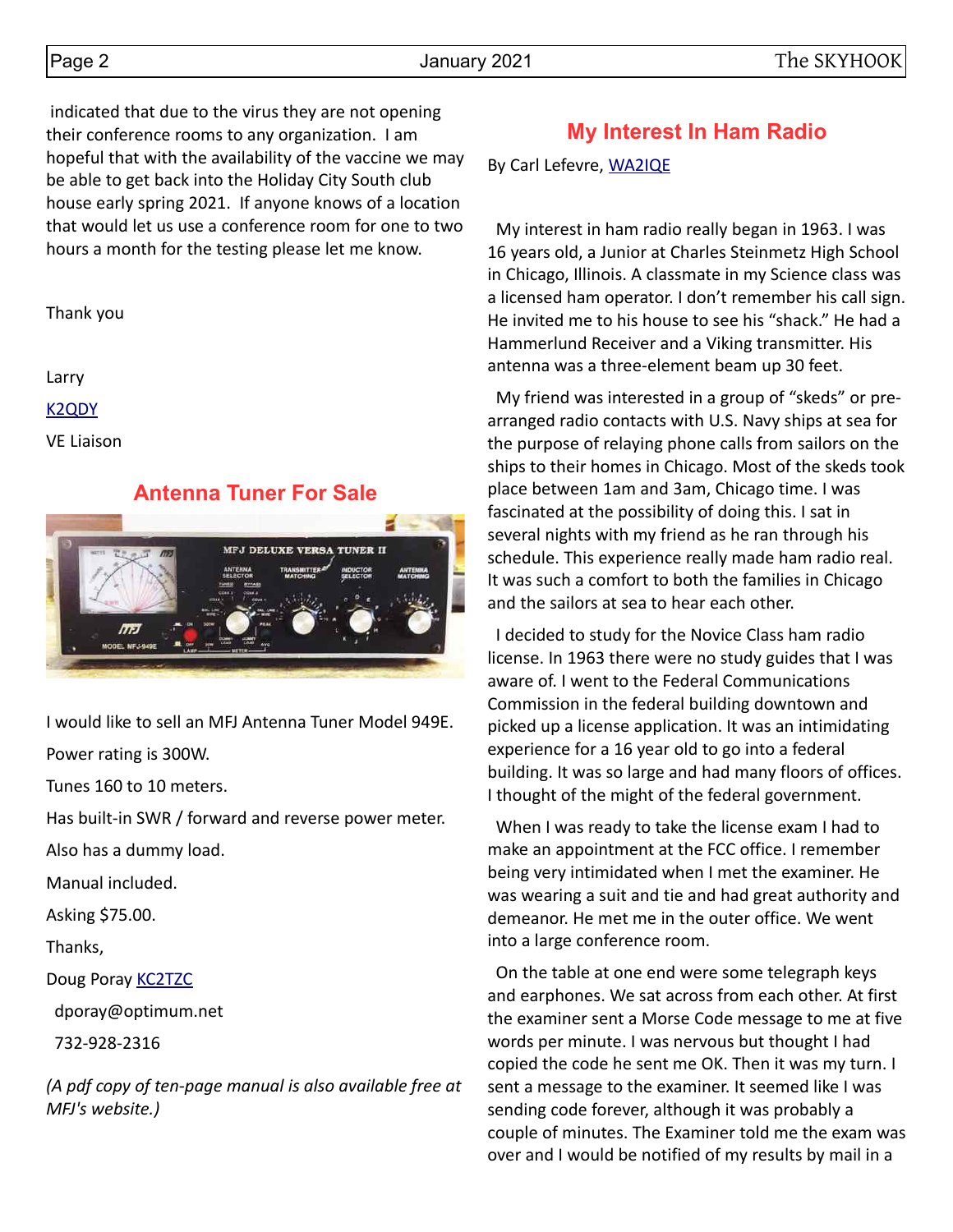couple of weeks.

 Several weeks later I got a letter from the FCC. I had passed the exam. I was signed an odd call sign: WN9FCK. Even at 16 years of age the call sign was embarrassing. I had a small shack in our basement. I had a Viking Adventurer and a Radio Shack general coverage receiver. The transmitter was crystal controlled. I had two crystals, so I transmitted on two forty meter frequencies. I was impressed with my modest setup and started making 40 meter contacts.

 In 1963 the Novice Class License was only valid for one year. So there was tremendous motivation to study for and pass the General Class License. Sending and receiving Morse code was never a problem for me. It was the theory material that was harder for me. Still, I passed my General Class License in 1964 at age 17. I was a Senior in high school.

 My parents told me that upon graduation I'd have to either get a job or pay rent, or consider enlisting in the armed forces. I chose to enlist in the U.S. Naval Reserve and was assigned to a unit in Chicago. I took some naval vocational tests and scored very well in the area of radio operations. Because I was a ham radio operator I jumped rank from the lowest  $- E1 -$  to an E-3 Seaman rating. I was assigned to the Naval Security Group and went to radio school from January, 1965 to June 1965 in Napa, California.

 We had a very nice ham radio station on our base and there was a small group of hams who operated there. I vaguely recall we had Collins equipment. Top of the line. After radio school I was stationed at the U.S. Naval Security Group Activity I Edzell, Scotland. The base was actually a closed British airfield. We lived in Quonset huts on the base and took a shuttle bus to the operations building about half a mile away. The operations building had no windows. It was surrounded by a huge Wullenweber circular antenna which was used for direction finding. We worked a sixday rotating shift and then had three days off.

I left the Navy in September, 1967 and enrolled at

 Temple University. I was 20 years old. This was the height of the anti-Viet Nam war protests. I graduated in 1970 and eventually went to graduate school.

 Once I had enrolled at Temple University I contacted the FCC and was assigned the call sign WA3IQE. Through college my ham radio activity was much less. In later years I picked up the hobby again. Being an "old timer" I remembered when call signs actually designated different areas of the country. I had the opportunity to apply for the vanity call of WA2IQE since I lived in New Jersey.

To this day 40 meters is my favorite band.

### **CLUB COMMITTEES**

| Refreshments:       |                    | Marge KD2LNT pearl1122@comcast.net |
|---------------------|--------------------|------------------------------------|
| Webmaster:          |                    | Steve N2WLH N2WLH@yahoo.com        |
| Programs:           | (open)             |                                    |
| Sunshine:           | (open)             |                                    |
| Field Day:          | Larry <b>K2QDY</b> | 732-349-2950                       |
| <b>VE Sessions:</b> | Larry <b>K2QDY</b> | 732-349-2950                       |
| Membership:         | Doug <b>KC2TZC</b> | 732-928-2316                       |

### **Holiday City Amateur Radio Club Toms River, New Jersey Web Site** [www.hcarc.us](http://www.hcarc.us/)

| <b>Mike Carson</b>                  | KC <sub>2</sub> OQF              | 917-830-4225 |
|-------------------------------------|----------------------------------|--------------|
| Carl Lee                            | W2PTZ                            | 732-575-7558 |
| <b>John Perry</b>                   | <b>KD2NDY</b>                    | 732-349-2705 |
| <b>Larry Puccio</b>                 | <b>K2QDY</b>                     | 732-349-2950 |
| <b>Executive Board Doug Poray</b>   | KC <sub>2</sub> T <sub>Z</sub> C | 732-928-2316 |
| <b>Executive Board John Roberts</b> | KQ4WR                            | 732-350-1162 |
| <b>Larry Puccio</b>                 | K <sub>2</sub> ODY               | 732-349-2950 |
|                                     |                                  |              |

Membership is open to all interested persons. Ham license is not required. Dues are \$25.00 per year, payable Jan  $1<sup>st</sup>$ . Members joining during the year will have the dues prorated. Family membership \$30.00 per family.

---------------------------------------------------------- Meetings are normally held on the first Thursday of every month, at 7:00 pm, except in December.

Location: Meeting Room #1 in Holiday City South Clubhouse A. Directions: From either Route 37 W or Davenport Road, take Mule Road to Santiago Drive. Turn into the parking lot from Santiago Drive and park near the pool. Enter the building nearest the street corner..

The SKYHOOK is published monthly as the HCARC's official newsletter. Editor and Publisher:

John Roberts [KQ4WR](mailto:kq4wr@arrl.net) 7 Lincoln Ct. Whiting, NJ 08759-1505 e-mail [KQ4WR@arrl.net](mailto:KQ4WR@arrl.net) 732 350-1162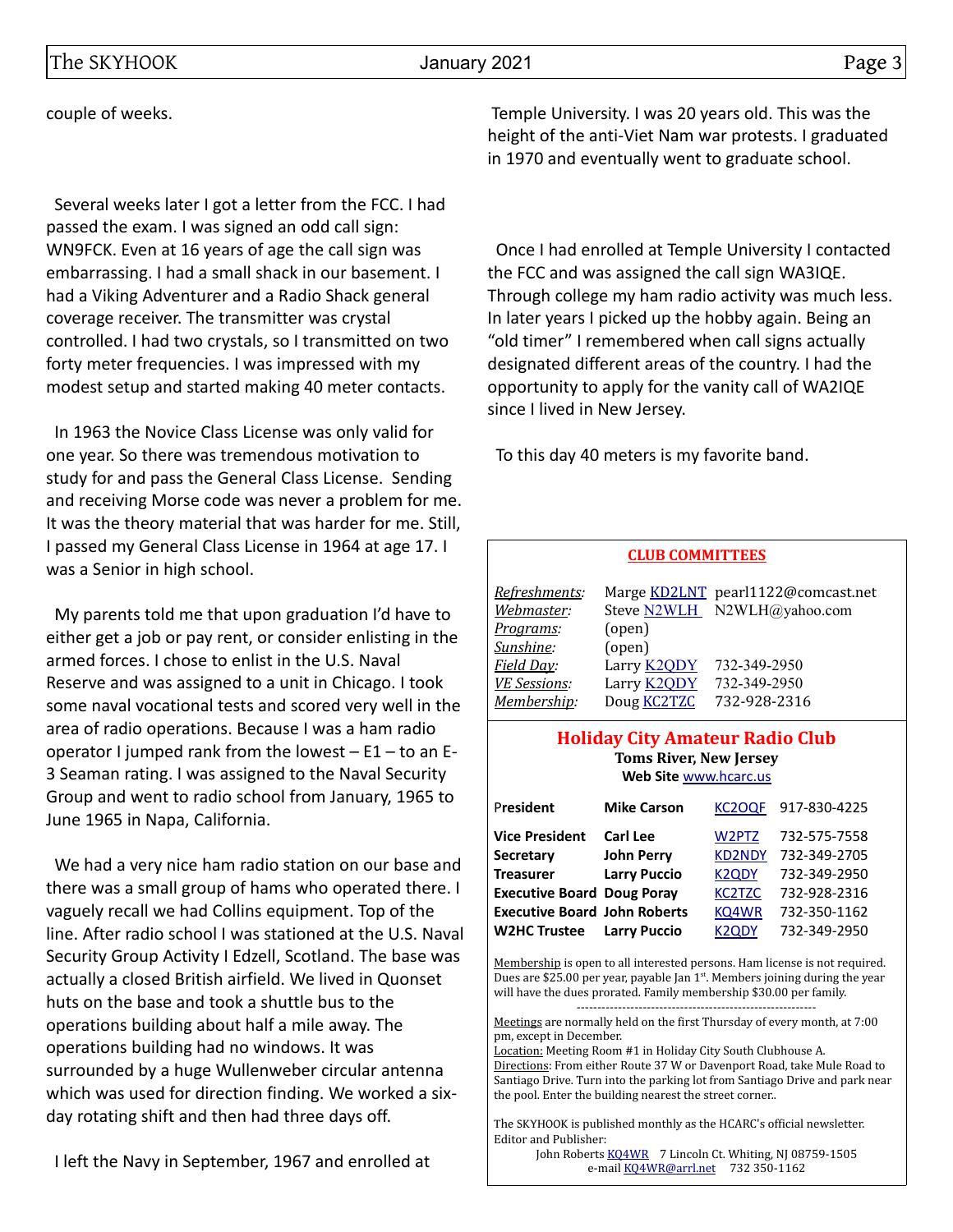## By Larry Puccio **K2QDY**

 I was 13 or 14 when I noticed this big long wire on the roof of the last house on my street. We lived in New York City where there were about 40 houses on a street. One day my friend and I decided to go and ring the bell to ask about the big antenna. The lady answered the door and we said that we had noticed the big antenna and was wondering what it was all about. Well she asked us in and called her husband who came to talk to us. He told us the antenna was for his radio in the cellar and he used it to talk to people all over the world. We were amazed.

**Larry Puccio And Ham Radio**

 Then he took us down into the basement where he showed us his equipment. Again we were amazed. There was a huge six foot black rack with multiple panels, meters, switches and dials all over. That was next to his desk where there was a radio that looked immense. It also had meters, dials, switches and various knob controls on it.

 The radio was called Hallicraft. There was a large speaker on top of the desk that had an "H" on it. Then he turned it on and after a minute or so the speaker came alive with sounds and when he operated the big switch on the big black rack we started to hear humming. Lamps lit on the different panels and the dials on the radio was also lit. He started turning the dial on the radio and we began hearing voices. Some were talking and it sounded like they were just talking to nobody. Then there were others that were saying strange things like CQ.

 The man turned on a big switch on the bottom of the black rack and answered the first man. A contact was made and he allowed us to say hello to the person on the other end. My friend and I were hooked. This was amazing.

 The man was Ed O'Brien and we became good friends. His call letters were W2LJF and he said the call as "Whiskey 2 Leaping Jumping Frogs." Boy that sounded funny. We became very good friends.

 Ed taught me about ham radio and after I studied for the novice test he gave me the test. In those days you needed to pass five words per minute of Morse Code

 and a 25 question test to get a novice license. I passed the test and I received the call KN2QDY the "N" meant it was a Novice call. That was in 1954. The novice license was only good for one year and only good for CW contacts.

 Before the year was over you needed to pass a 13 word per minute code test and a theory test but this time you had to go down to New York City to the FCC building in lower Manhattan to take it. When I did take the test my new call was issued as K2QDY and now I had voice privileges as well as CW and all the frequencies hams could use.

 In those days you usually built your own equipment and there was a street called Cortland Street in lower Manhattan where you could buy all kinds of parts and war surplus equipment that could be modified for use on the ham bands. I bought all the necessary parts, chassis, tube sockets, nuts and bolts, wire, solder, capacitors and I built my first transmitter. It was an oscillator and power amplifier tube circuit and needed a crystal to generate the frequency you were going to operate on. The transmitter worked just fine and put out about 65 watts on 40 meters. The first receiver I had was loaned to me by Ed O'Brien and it was a tube superhet that could receive CW on the 40 meter band. I was on the air and making contacts.

 In high school, myself and another student who also had a license, as well as one of the faculty members, formed the school radio club. When the Extra Class license was introduced I began to study for that grade and passed it on the first try. That test included a 20 WPM CW test and again you had to take it at the FCC office in Manhattan.

 Throughout the years I had built many transmitters, one was in the big black rack, and receivers, as well as yagi antennas. At one point in time I had a 50 foot tower that supported a two element Quad I had built.

 That was some system, and I was working all around the world with no difficulty. I still work mostly CW but do operate some SSB. I encourage everyone to join in Ham radio as it is a very educational and interesting hobby and it can lead a young person to interesting work.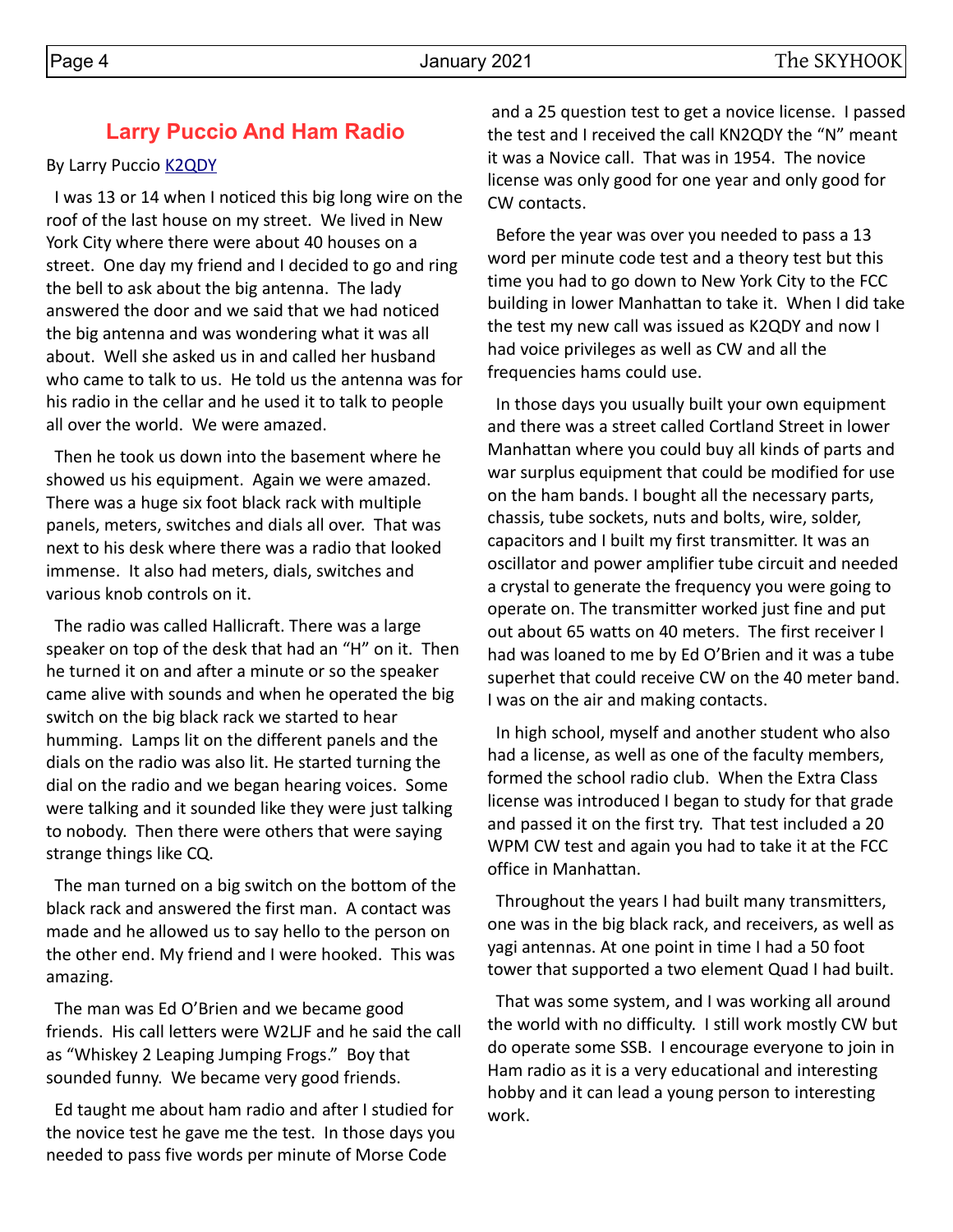# **Serendipity ?**

Dr. Uwe Jeager, DJ9HX, a German national also holds an American extra class license, K2HX. Prior to taking the tests in Germany (including 20 wpm cw, at the time), he asked, during a casual 20 M ssb QSO we were having, if he could use my address for the issuance of his American license by the FCC. The answer was "yes". This was the only time we ever communicated via radio, although we have exchanged e-mail over these 10 or more years.

Recently, Uwe was a member of a 7 man DX'pedition team that activated Manihiki Island in the North Cook Island Group. Their call sign was E51M. I made contacts with them on 12 M and 40 M phone. I received an e-mail from Uwe acknowledging that both contacts were in their log. Both times it was he who was on the microphone on the other end.

What are the odds for such a happening ? I should start playing the lottery.

Hi !!

Stan [KB2PD](mailto:KN1RQY@gmail.com)

# **Ocean County ARES® News**

### January 2021

 Let me thank the twelve operators who attended the December 16th Ocean County ARES Zoom Meeting on High Reliability Soldering. I opted to conduct the meeting versus celebrate my 71'st birthday with my family on Zoom. Hopefully all those who attended left with some valuable information that they may use in the future.

 There is a video of the presentation and the link was sent out via Groups.io for Ocean County ARES.

 The next scheduled VE Test Session is January 19, 2021 at 7:00 PM. As always, the VE Sessions are by

 appointment only. If you are interested in taking an exam contact John, N2LD, Lead VE.

 Tim, NJ2N, has been conducting Winlink Wednesday training for the last few weeks. Every week Tim will let operators know via Groups.io when to include in each Winlink message. The messages are sent to SNJWW between 0000L and 2359L each Wednesday using Telnet or any other RF Winlink mode obtainable to an operator. Winlink Wednesday is an exercise to allow operators to establish proficiency in using Winlink and its various modes.

 Last month I listed an article on a rooftop platform for my garage ham shack. It was successfully installed by the roofing contractor and provided an outstanding surface for me to install my antenna components without have to step a single foot on the garage roof. The picture below shows the contractor installing the unit and the completed platform from the side.



*Completed Rooftop Platform; Photo by WX2NJ*

 Thanks to K2MDW, who powdercoated the assembly to match the roof shingles and provide years of corrosion protection. I did add an owl to the platform and he has been doing a great job of scaring away the birds from roosting and making a mess.

 A very big Thank You to Silke, KC2ENS, for submitting me to the ARRL for a Mentor Award. I walked Silke and KD2FFR through the steps for building a 1:1 Balun to use on their HF NVIS antennas.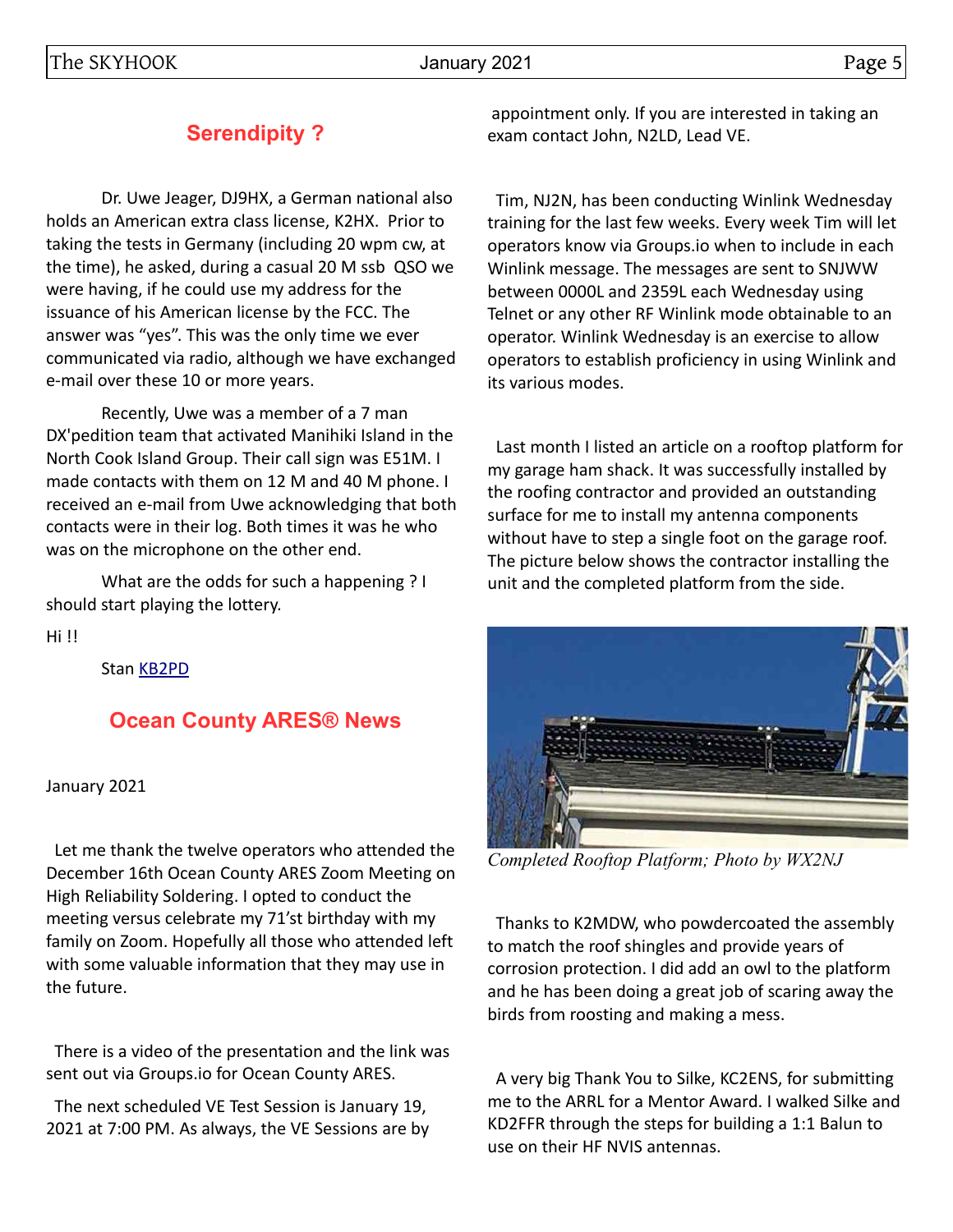

*Contractor installing rooftop platform; Photo by Proven Contracting*

73 de [WX2NJ](mailto:wx2nj@comcast.net) Bob Murdock

Ocean County Amateur Radio Emergency Service® EC

# **DMR ID Registrars Have Merged**

## **Organizations**

 As those of you with an interest in Digital Mobile Radio (DMR) know, you need a free DMR ID, in addition to your call sign, to use the system. There were two organizations: ham-digital.net, which serviced Europe and Africa, and RadioID.net.

 Effective 19 December, these two organizations have merged, and will now be known as RadioID.net, serving the world with a unified structure.

## **Data Availability**

 One of the functions of the ID registrar is to provide a mapping of radio IDs to callsigns. Hams use that mapping to display the call sign of the other party on their radio. While a full tutorial is beyond the scope of this article, it's safe to say this is a handy feature to have.

 Because of this merger, the database of IDs and callsigns was unavailable for a few hours on 19 December. It is back up now, and serving the joint data from both organizations. The data is no longer available from ham-digital.net.

 Instead, all of the data is available from RadioID.net, which also has a functional Application Program Interface (API) for those who would like to tray their hand at programming - have no fear though, noncoders can safely ignore that entirely. For those that would, this is probably a good introduction to API programming.

 Another feature of the merged site of more general use is the contact generator. You can specify what to include in a small database that is downloaded to you to put on your radio. You use this filtered database instead of the whole thing so that it fits within the space on the radio - many only have room for 100,000 entries, for example. You can save these parameters and get an alert when that data set grows, and many other useful features.

## **Data Integrity**

The organization running the system encourages users to update the data, as this improves the usefulness of the data for everyone. Some things to send updates for include:

- Your personal information
- Silent Keys
- Orphaned Callsigns

## **Repeater Maps**

 The site now has a functional repeater map! It includes all the repeaters in the DMR system, with Talk Group (TG) and other information required for setting up your radio. Personally, I like using a hot spot in my home just as well, since then I can select any TG I like, but using DMR through a public repeater will make DMR more "real" ham radio for some, and simply be more enjoyable for others. This repeater map is a handy feature for initial setup, and a lifesaver for travel. I had wanted to include a link to a map of area DMR repeaters as an example but the site does not include the ability to share maps, sadly.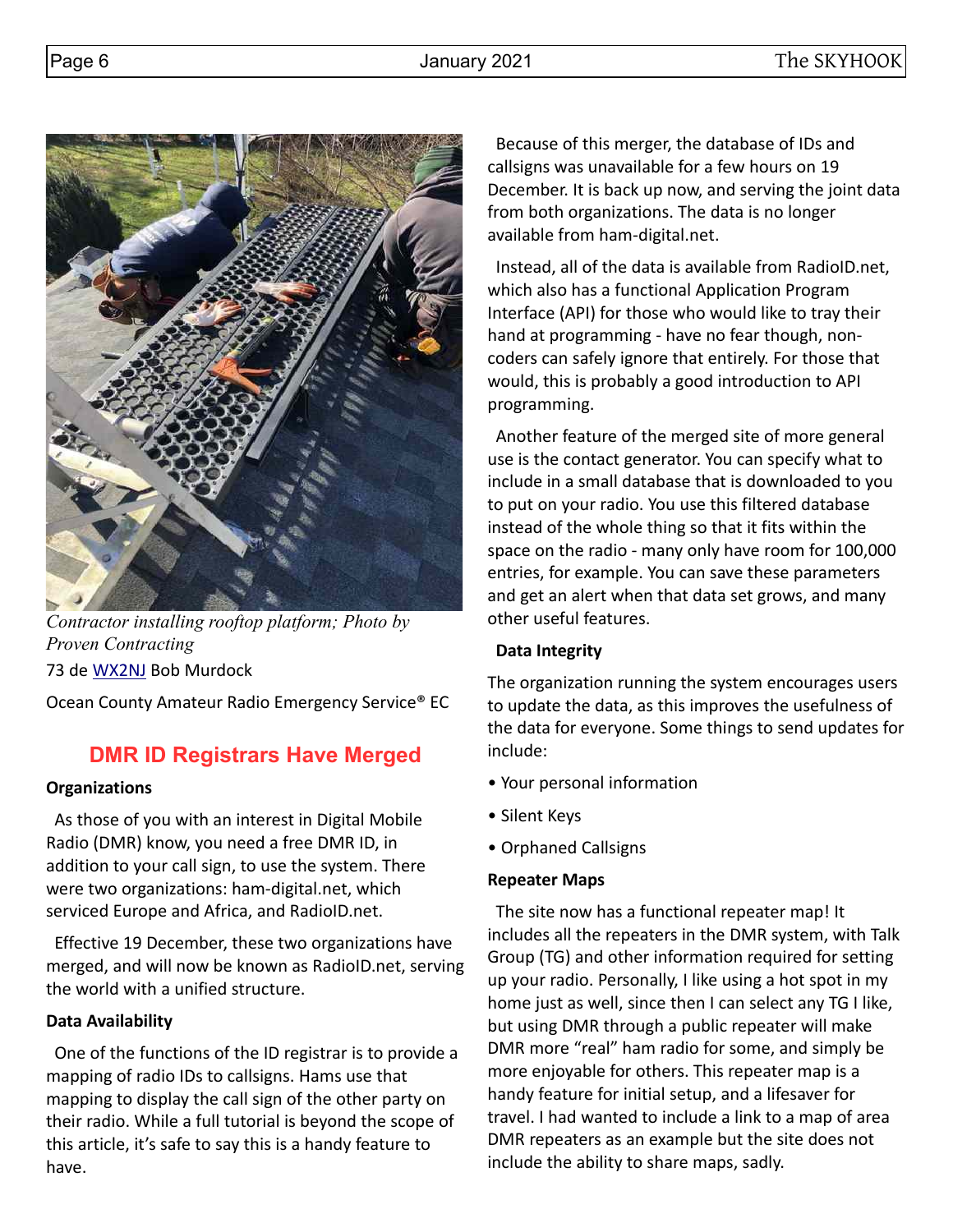## **Updated Policies, Terms and Conditions, Usage Agreement**

 Of course, a merged organization required merged policies, which say slightly different things. The updated Privacy Policy, Terms and Conditions, Cookie Policy, and Acceptable Use Policy are available from the RadioID.net site. The admin team encourages users to reach out in the event of questions.

## **Conclusion**

 Overall, this is a useful addition and stream lining of DMR ID services. The joint organization should reduce confusion and be easier for users. Their site looks fairly slick, and I'm sure will continue to serve the community for years to come.

*We thank Pres. Carson for submitting this news item.*

# *Bob Murdock, WX2NJ Receives Award*

*The ARRL celebrates another of his many activities:*



# **Anthony Lipetri, KD2HIT, SK**

Folks

 It has come to my attention that our club member Anthony Lipetri has passed away. Anthony's call was KD2HIT and before the virus shut us down he would come to the club meetings regularly at the club house. He lost his battle with cancer this past week. There was no viewing, however, sympathy cards may be sent to his wife Ruth Ann at:

7 Maison Way

Toms River, NJ 08757

**Sincerely** 

Larry Puccio **[K2QDY](mailto:lpuccio071@gmail.com)** 

# **The 60 Meter Band**

A recent article in QST arose my interest in the 60 meter band. The band has a few unique features amateur radio operators should know.

The 60 meter band has been available to US amateurs since 2012. The band differs from other amateur bands whereby operation is only permitted in 5 discrete channels within the band. The suppressed carrier frequencies for the 5 voice channels follows:

| Channel 1 | 5330.5 kHz. |
|-----------|-------------|
| Channel 2 | 5346.5 kHz. |
| Channel 3 | 5357.0 kHz. |
| Channel 4 | 5371.5 kHz. |
| Channel 5 | 5403.5 kHz. |

It should be noted that voice communication is conducted via USB (upper sideband) and the